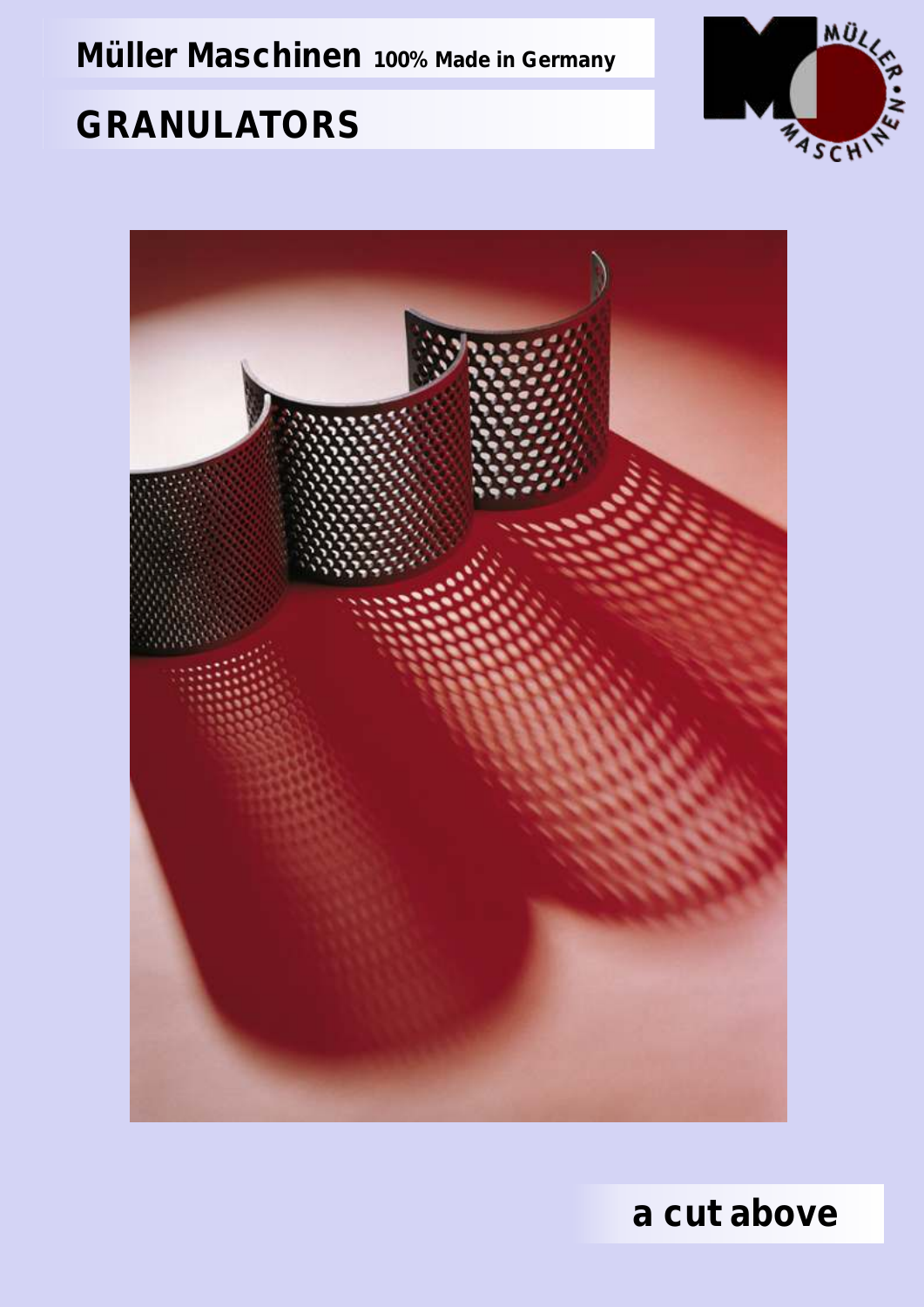#### **GRANULATOR SM 152**

The model *SM 152* have proven their worth in more than 5000 installations in the plastics industry.

The wide range of options available for the *SM 152* serie of granulators, which include various cutting rotors, overfill protection devices or the rotor setting devices, in-feed hoppers and regrind box designs as well as the optional patented auger feed, means that they are suitable for many applications.

The granulators are based on standard modules to meet our customers' individual needs. Whenever our standard designs are not suitable, Müller can design special units to satisfy the requirements posed by the specific application.

The overdimensioned bearing arrangement of the rotor shaft guarantees extreme stability. Consequently, spaces from 0.1 to 0.2 mm can be set between the rotor and bed knives. This and the low rotational speed of the

rotor ensure excellent quality granulate, with consistent size and without dust or fines, making it ideal for vacuum conveying and immediate reprocessing.

The cutting rotor can be easily replaced with a new or newly sharpened rotor within minutes. A special rotor setting device is provided so that the rotor knives can be adjusted outside the granulator without interrupting the granulating process.



| <b>Technical Data</b> |       | SM 152     |
|-----------------------|-------|------------|
| Cutting length        | mm    | 150        |
| Motor                 | kW    | 2,2        |
| Rotor speed           | Upm   | 200        |
| Rotor blades          | units | 9          |
| Stator blades         | units | 2          |
| Sieve (standard d5)   | mm    | 3,4,5,6,8  |
| Power                 | kg/h  | up to $25$ |



Tube hopper





Auger feed with upgrated control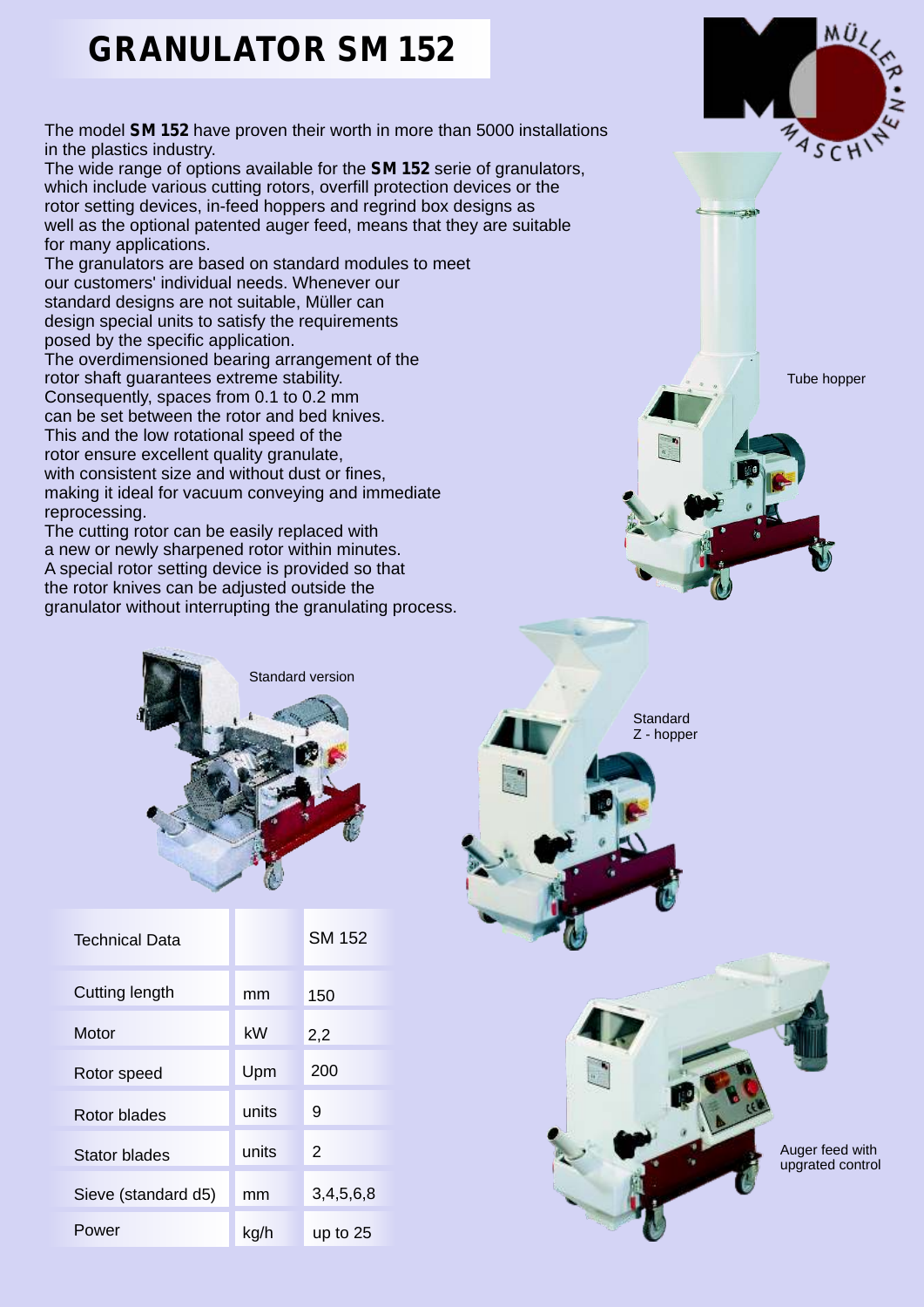## **GRANULATOR SM 202/252**





Standard hopper



By means of the rotor setting device the rotor knives can be adjusted outside the granulator without interrupting the granulating process in units with an exchangeable rotor (optional).

The SM 202 granulator meets all the requirements of today's processors. It permits grinding of bulky sprues and runners – regardless of whether they are hard or soft, or made of engineering materials with glass-fiber reinforcements or metal or ceramic fillers. The modern design utilizes a low rotor speed about 100 rpm. When combined with a rugged and space-saving construction, trouble-free continuous operation under the most adverse conditions is assured. At the same time, the SM 202 is quickly and easily cleaned and has an extremely favourable costperformance ratio.

As with all Müller granulators, a carefully thought out modular design permits economical adaptation to the individual needs of each customer, even after purchase.

As a result, this state-of-the-art granulator can be adapted without difficulty to the varying requirements of every plastics processing plant.

with hopper for robot feeding



The *SM 252* granulator, which features a cutting rotor supported by bearings on both ends, combines high performance and high material throughput when operating continuously with the advantages offered by the smaller models.

The standard granulator has a fixed rotor, but it can be supplied with an exchangeable rotor (optional),

| <b>Technical Data</b> |       | <b>SM 202</b> | <b>SM 252</b> |
|-----------------------|-------|---------------|---------------|
| <b>Cutting length</b> | mm    | 200           | 250           |
| Motor                 | kW    | 3/5           | 3/5           |
| Rotor speed           | Upm   | 100           | 100           |
| Rotor blades          | units | 16            | 20            |
| Stator blades         | units | 2             | 2             |
| Sieve (standard d5)   | mm    | 3,4,5,6,8     | 3,4,5,6,8     |
| Power                 | kg/h  | up to 40      | up to 50      |